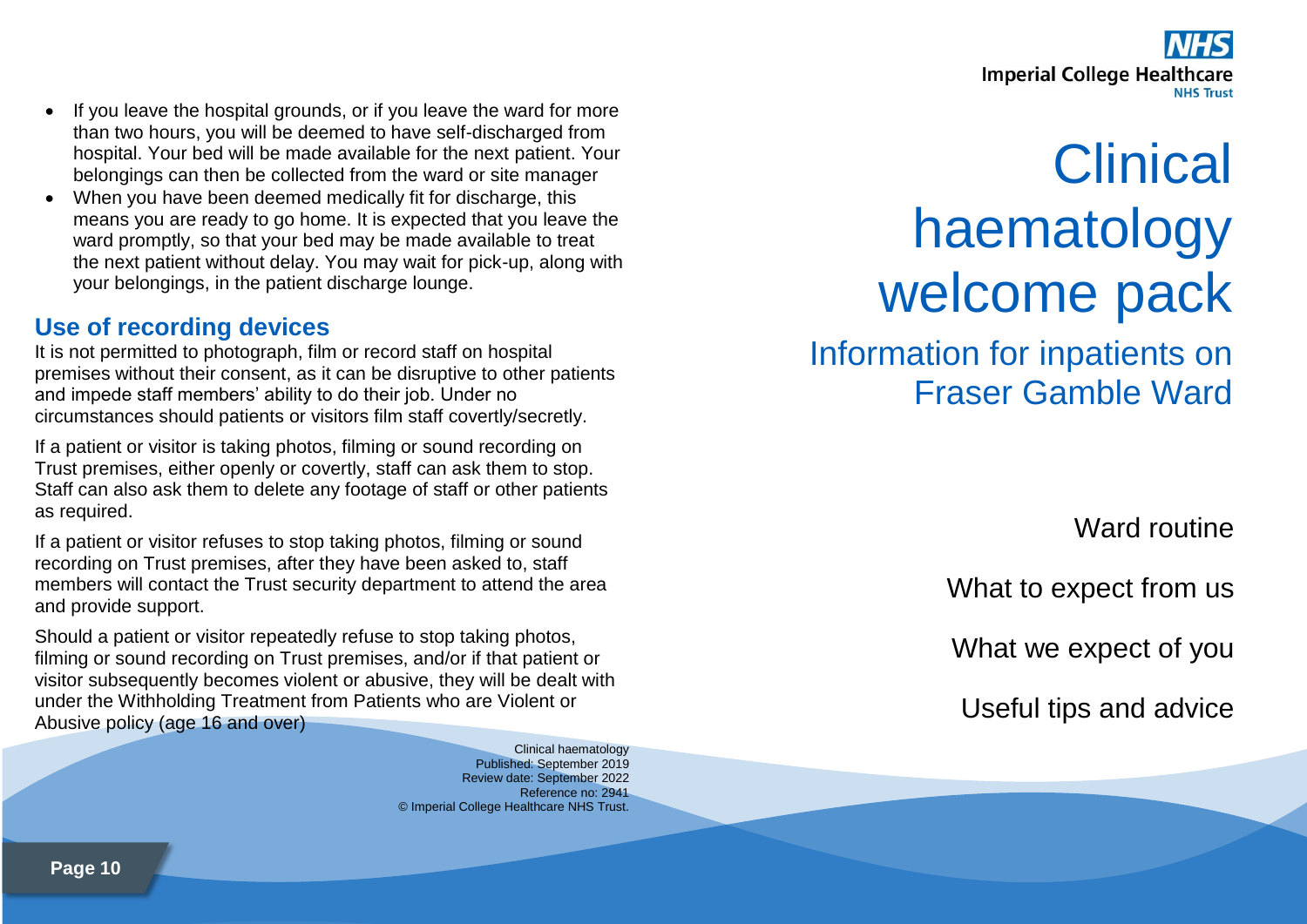#### **Table of contents**

| Your personal ward round checklist 4-5 |
|----------------------------------------|
|                                        |
|                                        |
|                                        |
|                                        |

Being in hospital places certain restrictions on what you may do, even if you would normally do differently, because we all must consider the dignity, comfort and safety of the most vulnerable patients. We therefore insist on your cooperation with the following:

- keep yourself clothed/covered at all times using either your own clothes or a hospital gown
- due to risk of infection you should never enter a side room. Always ask a nurse before entering another bay, to ensure it is safe to do so
- patients receiving parenteral opioids (i.e. injections or PCA) should remain on the ward at all times for their own safety
- We recognise that patients sometimes wish to leave the ward for short periods. If it has been at least two hours since you received parenteral opioids, and with the permission of your nurse, you may leave the ward briefly
- if you have a PCA device do not leave the ward unless for a clinical reason and accompanied by a nurse
- before leaving the ward, you must ask your nurse and sign out at the nursing desk. You must sign in upon your return. You should indicate on the form what time you left, where you will be, when we can expect your return and how you can be contacted if needed. If you leave the ward without doing this, you are putting yourself at unnecessary risk and the clinical team will convert any parenteral analgesia to oral medication for your own safety
- if you are observed to leave the ward within two hours of receiving parenteral opioids, the clinical team will convert your parenteral analgesia to oral medication for your own safety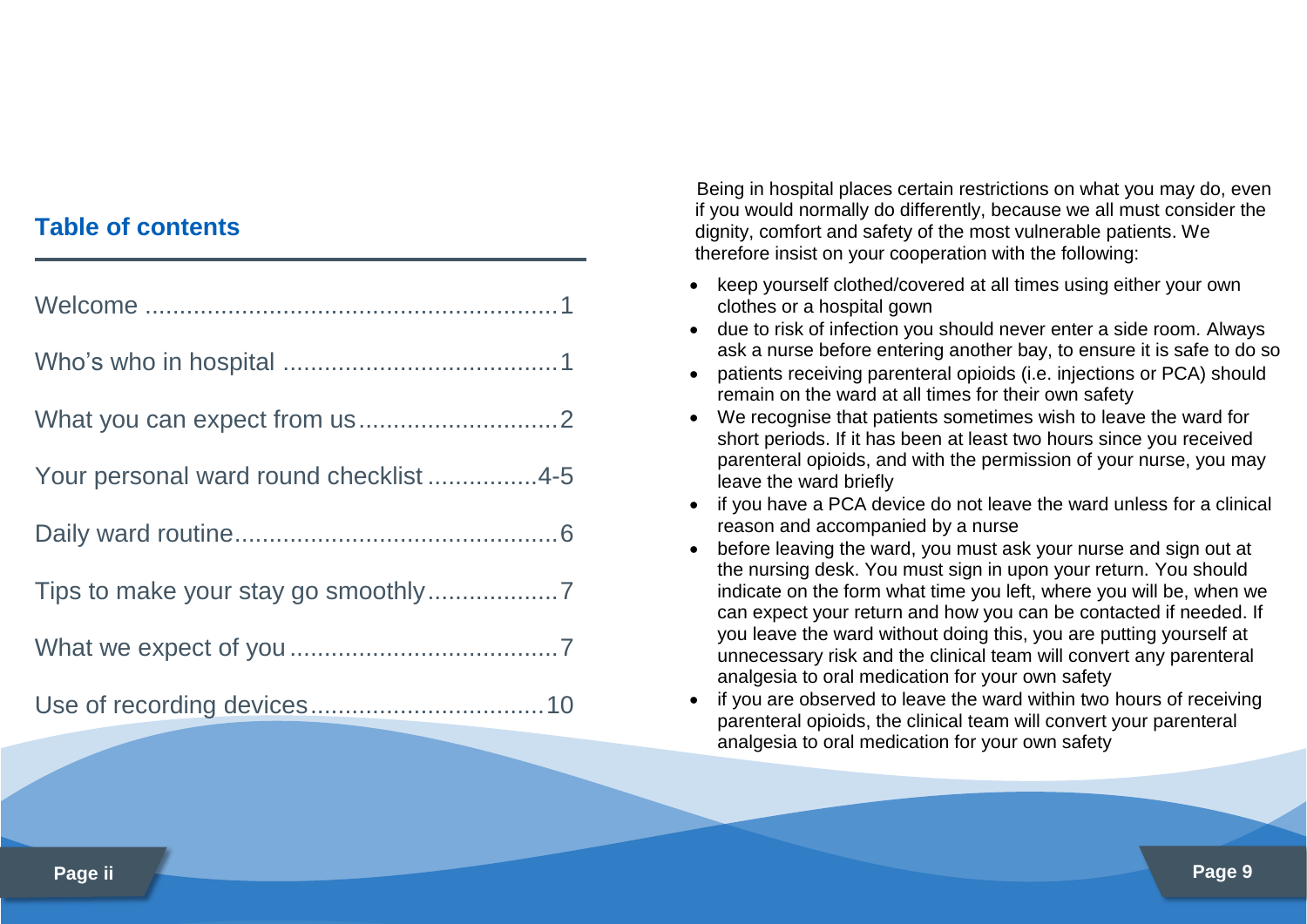Please be respectful and courteous to staff and other patients, even if you feel you are not being treated kindly. Take care that your actions do not disturb others, even accidentally.

During the day, it may be necessary to wake you, either for ward rounds, or to attend appointments that can only happen within regular working hours. We know it can be difficult to sleep at night if you're uncomfortable or in pain. Proper sleep is important for everyone, especially when your body is trying to heal. For this reason, we expect the following, to allow you, and other patients, the opportunity to sleep at night and be awake during the day:

- visiting hours are between 09.00 and 21.00. No more than two bedside visitors at a time
- after 21.00, consider using this time to wind down to promote sleep. Lights out at 22.00. No leaving the ward after lights out until 06.00 the next day
- be considerate of other patients with whom you share the bay who also need to sleep, e.g., ask before opening a window. Never use electronic devices without headphones. Mobile calls should be made or taken in the day room
- outside of regular mealtimes, food should only be eaten in the dayroom, as noise and food smell can interrupt sleep and disturb those with nausea. No food delivery after 20.00
- if your bed is by a window, open the window blind during the day to let in natural light. This will help stabilise your sleep/wake cycle. Aside from when you require privacy for changing clothes, toileting or medical procedures, keep curtains surrounding your bedside open, to ensure they do not block sunlight for others

## **Welcome**

Whatever reason has brought you to Fraser Gamble Ward, our goal is for you to be healthy again swiftly so that you can get back to living your life outside of hospital. We know that being ill in hospital is unpleasant; you're not well and not at home where things are familiar. You're in a place with people you may not know, it may be difficult to sleep, and you may not know what will happen or what is expected of you. That's why we've produced this welcome booklet for every patient. It's packed with useful information that will help you make the most of your stay and, if you follow the tips and advice provided, will make everyone's stay as pleasant as possible.

## **Who's who in hospital**

When you come to hospital, you will encounter a variety of different staff members. The following section will briefly describe who they are and what their role is.

- Staff nurse these are nurses directly responsible for your care and are your first point of contact
- Junior doctors these are newly-qualified doctors gaining broad experience before they become registrars. They conduct initial assessments, prescribe medication, document findings, and liaise with other doctors
- Registrars these are the doctors you will see most while you are in hospital. They are responsible for the day-to-day running of the medical team and most of the decisions about your care
- Consultants these are the most senior doctors on the medical team. They supervise registrars and junior doctors and have ultimate responsibility for your care
- Healthcare assistants help you with personal care, e.g., washing, dressing, toileting and eating, if needed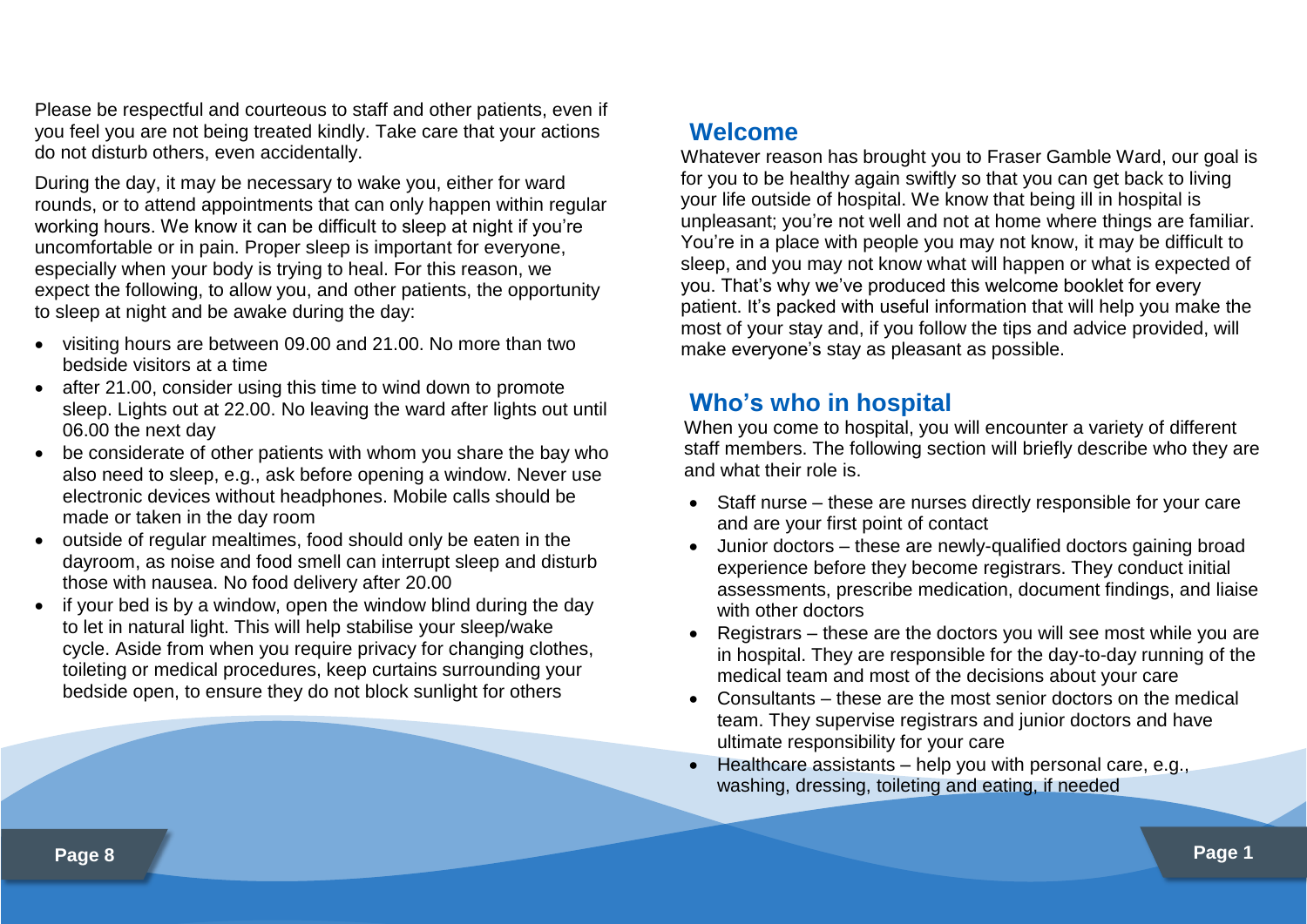- Sister / Charge nurse these nurses are responsible for the running of an entire ward. They provide direct patient care and oversee the work of the staff nurses
- Clinical nurse specialist these are experienced nurses who provide direct care, and also provide education and advice to patients and staff
- Physiotherapists help people with illness or disability through movement, exercise, manual therapy, education or advice
- Clinical health psychologists help people cope with the challenges of an illness. They help you make changes to live a healthier life
- Others there are a wide variety of other clinical and non-clinical staff in the hospital, including porters, who transport you where you need to go, as well as clerks, receptionists, cleaners, dietitians, pharmacists, social workers, occupational therapists, and chaplains

## **What you can expect from us**

You have the right to be treated with dignity, courtesy, and respect when you attend hospital. All staff are required to exhibit a high degree of professionalism at all times.

When you are first admitted, your nurse will provide you with this booklet, a hospital gown, some socks if you need them, and some earplugs and a blindfold if you would like, to help you sleep.

Patients are responsible for the care of their belongings. Your nurse can provide you with a key to allow you to lock your bedside table (for a £5 deposit, returned to you when you return the key). Even if you choose not to use the key, we recommend you keep valuables secure and out of sight.

## **Tips to make your stay go smoothly**

People who are actively involved in decisions about their care do best. Feel free to ask questions of your doctors or nurses, and make suggestions. To help with this, the central fold of this booklet contains a checklist where you can identify and write down any issues you want to discuss with the medical team. More of these sheets are available if you need them.

Most procedures you might undergo take place during the day. Although we try to give advance notice as to when a procedure might happen, sometimes this is not possible, because appointment slots become available unexpectedly. If you *know* you are having a procedure done, being ready to go in advance will ensure that you do not suffer an unnecessary delay.

Be sure to mobilise regularly and keep active, especially if you are having an extended stay. This will speed recovery, prevent blood clots, and reduce joint stiffness. If you would like more information about how to stay active on the ward, you can speak to the ward physiotherapist.

#### **What we expect of you**

The list that follows has been developed to ensure all patients receive the care they need and reduce the chance of misunderstandings. If you have any questions or concerns, please let us know.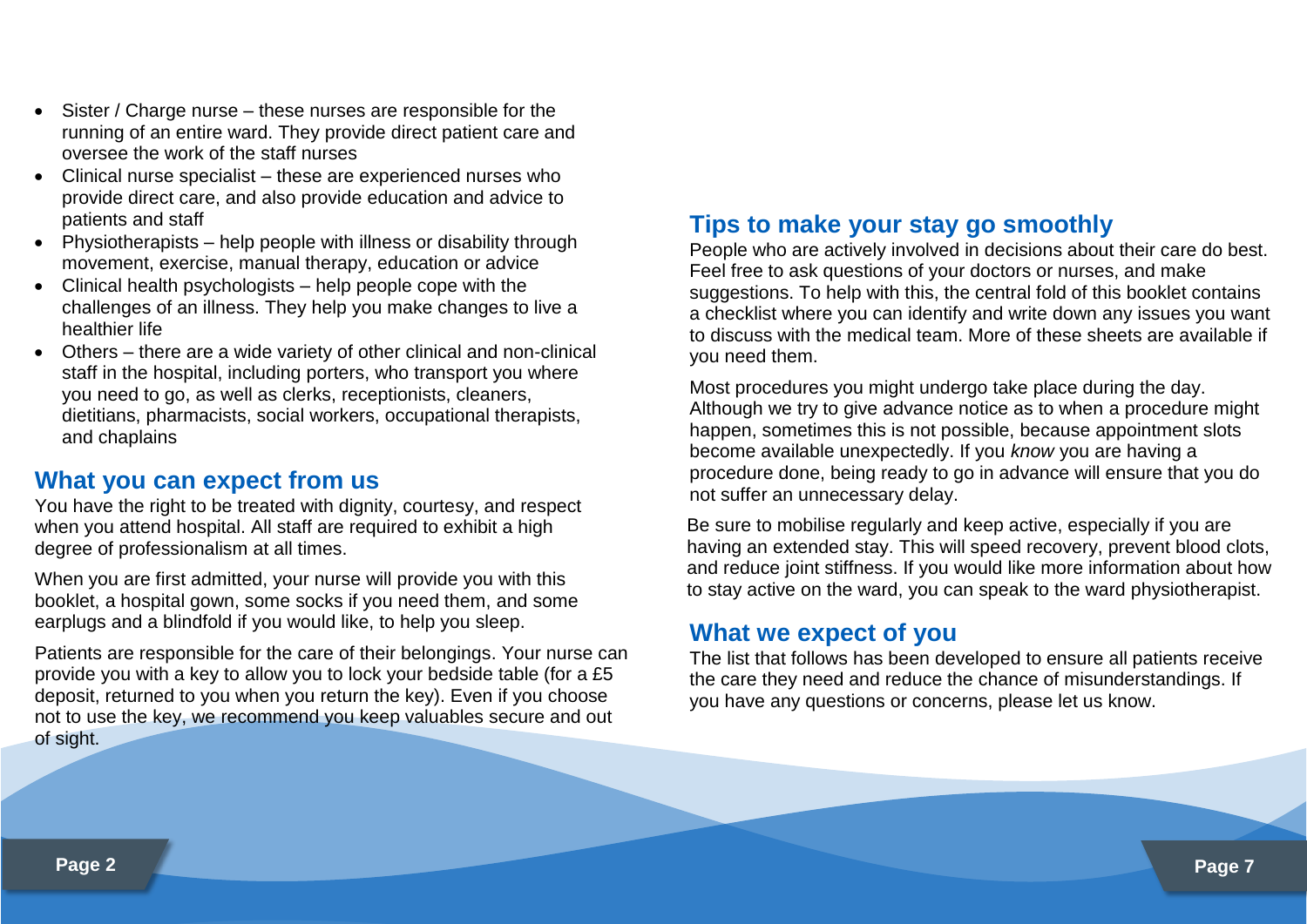#### **Daily ward routine**

| $06.00 - 07.30$ | Good morning, observations                     |  |  |
|-----------------|------------------------------------------------|--|--|
| $07.00 - 08.00$ | Nurses handover                                |  |  |
| $08.00 - 10.00$ | Breakfast, wash, blinds up, morning ward round |  |  |
| 09.00           | Visiting hours begin                           |  |  |
| $10.00 - 11.00$ | Tea/coffee, bed-making, observations           |  |  |
| $11.00 - 12.45$ | Afternoon ward round                           |  |  |
| $12.45 - 13.30$ | Lunch (Protected meal time)                    |  |  |
| $14.00 - 15.30$ | <b>Observations</b>                            |  |  |
| $15.00 - 15.30$ | Tea/coffee                                     |  |  |
| $17.45 - 18.30$ | Supper (Protected meal time)                   |  |  |
| $18.00 - 22.00$ | Observations                                   |  |  |
| $19.30 - 20.00$ | Nurses handover                                |  |  |
| $20.00 - 22.00$ | Observations, medications                      |  |  |
| 21.00           | Visiting hours finish, quiet relaxation        |  |  |
| 22.00           | Good night, lights out                         |  |  |
|                 |                                                |  |  |

Nurses usually work 12-hour shifts starting at 08.00 and 20.00. At the beginning of each shift, nurses are assigned patients they will be caring for. Your nurse will tell you that they are the one caring for you, and introduce him or herself, if needed. Your doctors will also introduce themselves upon your first meeting, which may be during a ward round.

Your nurse will then plan the next several hours with you, so that you know what to expect. They will confirm what medications or other treatments you have been prescribed, any investigations you will undergo, and can answer any questions you have. If there will be a ward round, they will advise when you can expect the doctors, and they can make you aware of any issues or changes. If you think there is a problem or a misunderstanding, they will try to sort it out with the doctors well in advance, so you are not left suffering unnecessarily.